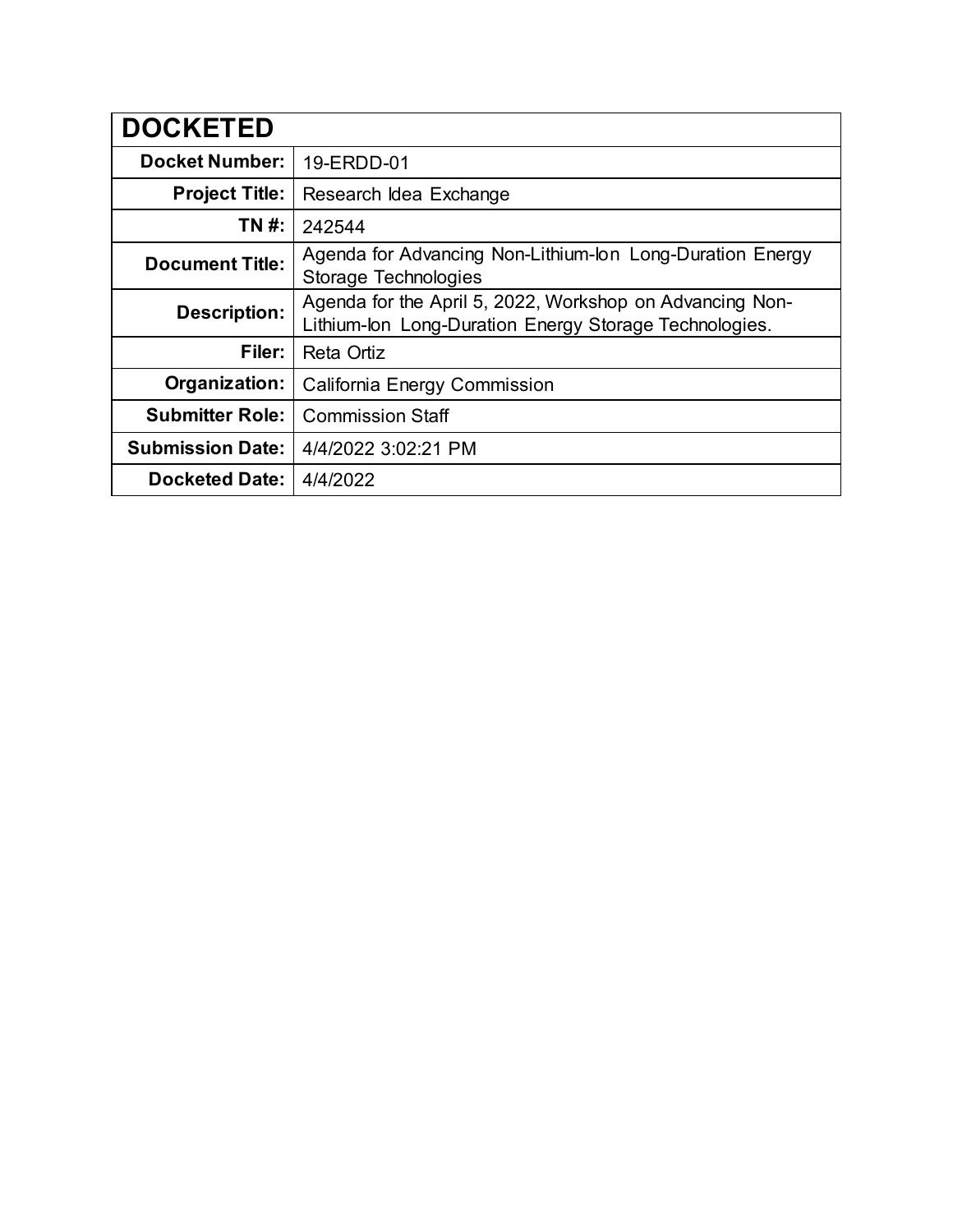

### **California Energy Commission Workshop**

# **Advancing Non-Lithium-Ion Long-Duration Energy Storage Technologies**

**April 5, 2022** 

### **CalEPA Headquarters Building Byron Sher Auditorium 1001 I Street Sacramento, CA 95814**

**10:00 am – 2:30 pm**

## **(Wheelchair Accessible) Event will Support Both in-Person Attendance and Zoom Remote Access**

**Virtual Link to Workshop:** 

**<https://energy.zoom.us/j/94623702549?pwd=OEhvYkJYMExEV3BLcW54UHZDSjdTQT09>**

### **ID: 946 2370 2549 Password: CEC2022**

### **Principals Scheduled to Attend:**

- David Hochschild, Chair, California Energy Commission
- Siva Gunda, Vice Chair, California Energy Commission
- Karen Douglas, Senior Advisor for Energy in the Office of the Governor (tentative)
- Alice Busching Reynolds, President, California Public Utilities Commission
- Genevieve Shiroma, Commissioner, California Public Utilities Commission
- Darcie Houck, Commissioner, California Public Utilities Commission
- Khaled Abdul-Rhaman, Vice President, Power Systems & Market Technology, California Independent System Operator

### **Workshop Overview**

This workshop will examine opportunities to advance non-lithium-ion long-duration energy storage technologies through the Electric Program Investment Charge (EPIC), proposed new state funding, and federal infrastructure funding. Workshop speakers will review the state of the long duration energy storage market with a focus on California. In 2020, the EPIC program

*As of 0404022*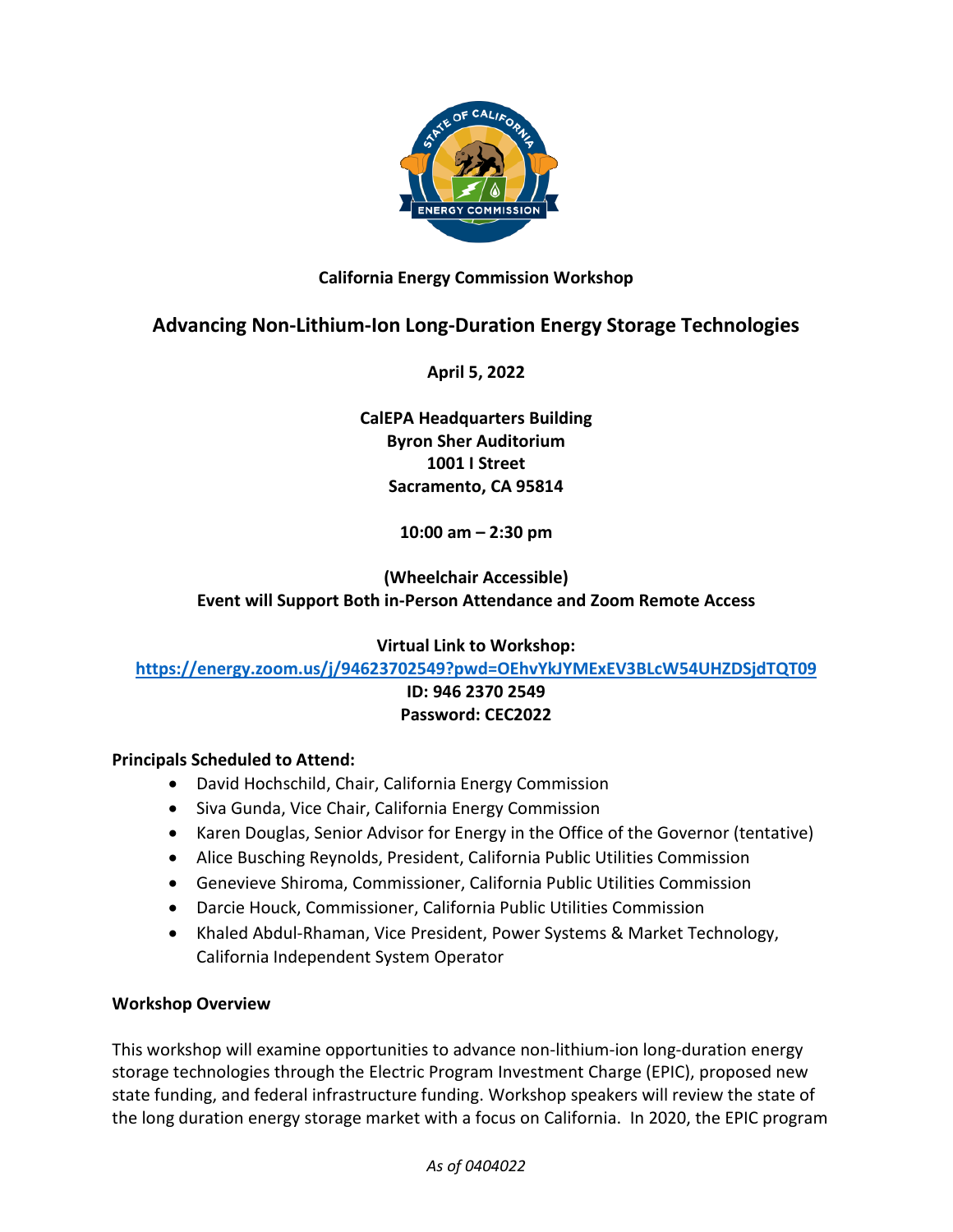awarded 25 new grants for emerging energy storage technologies and 11 of those grants were for different emerging non-lithium-ion long duration energy storage technology evaluations and demonstrations. The current proposed Governor's state FY 2022-2023 budget includes \$380M that would be administered by the Energy Commission to advance the commercial state of nonlithium-ion long duration energy storage technologies to allow California to have more technology options in the future. Part of the workshop discussions will be around how best to utilize these proposed new one-time state funds to advance the commercial state of these emerging non-lithium-ion long duration energy storage technologies and the ability to attract new federal funding to support the implementation of long duration energy storage technologies in California.

### **Agenda**

| 10:00 am   | Workshop Overview and Safety Instructions<br>Mike Gravely                                                                                                                                                                                                                                                                             |
|------------|---------------------------------------------------------------------------------------------------------------------------------------------------------------------------------------------------------------------------------------------------------------------------------------------------------------------------------------|
| $10:05$ am | Opening Comments from Chair Hochschild and the Dais                                                                                                                                                                                                                                                                                   |
| $10:25$ am | Overview of EPIC Program and Long Duration Energy Storage Activities<br>Jonah Steinbuck, ERDD Deputy Director<br>Mike Gravely, Senior Engineer and Team Lead<br>$\bullet$                                                                                                                                                             |
| $10:45$ am | Department of Energy (DOE) Long Duration Energy Storage Plans<br>Eric Hsieh, DOE Manager for Innovations to control, convert, transport, and<br>store electricity                                                                                                                                                                     |
| 11:00 am   | CPUC Update on Energy storage and long duration energy storage role in<br>future resource adequacy and planned future energy storage procurements<br>James McGarry, Senior Analyst, Integrated Resource Planning, CPUC                                                                                                                |
| $11:15$ am | CAISO Update on the role of energy storage and long duration energy storage<br>in future of state level grid management<br>Gabe Murtaugh, Storage Sector Manager, Market, and Infrastructure Policy,<br>$\bullet$<br><b>CAISO</b>                                                                                                     |
| 11:30 am   | Panel: Energy Storage Stakeholders-What new opportunities do non-lithium-<br>ion long duration energy storage technologies offer California?<br>Jin Noh, Policy Director, California Energy Storage Association<br>$\bullet$<br>Julia Souder, Executive Director, Long Duration Energy Storage Alliance of<br>$\bullet$<br>California |

11:50 – 12:45 am Lunch Break